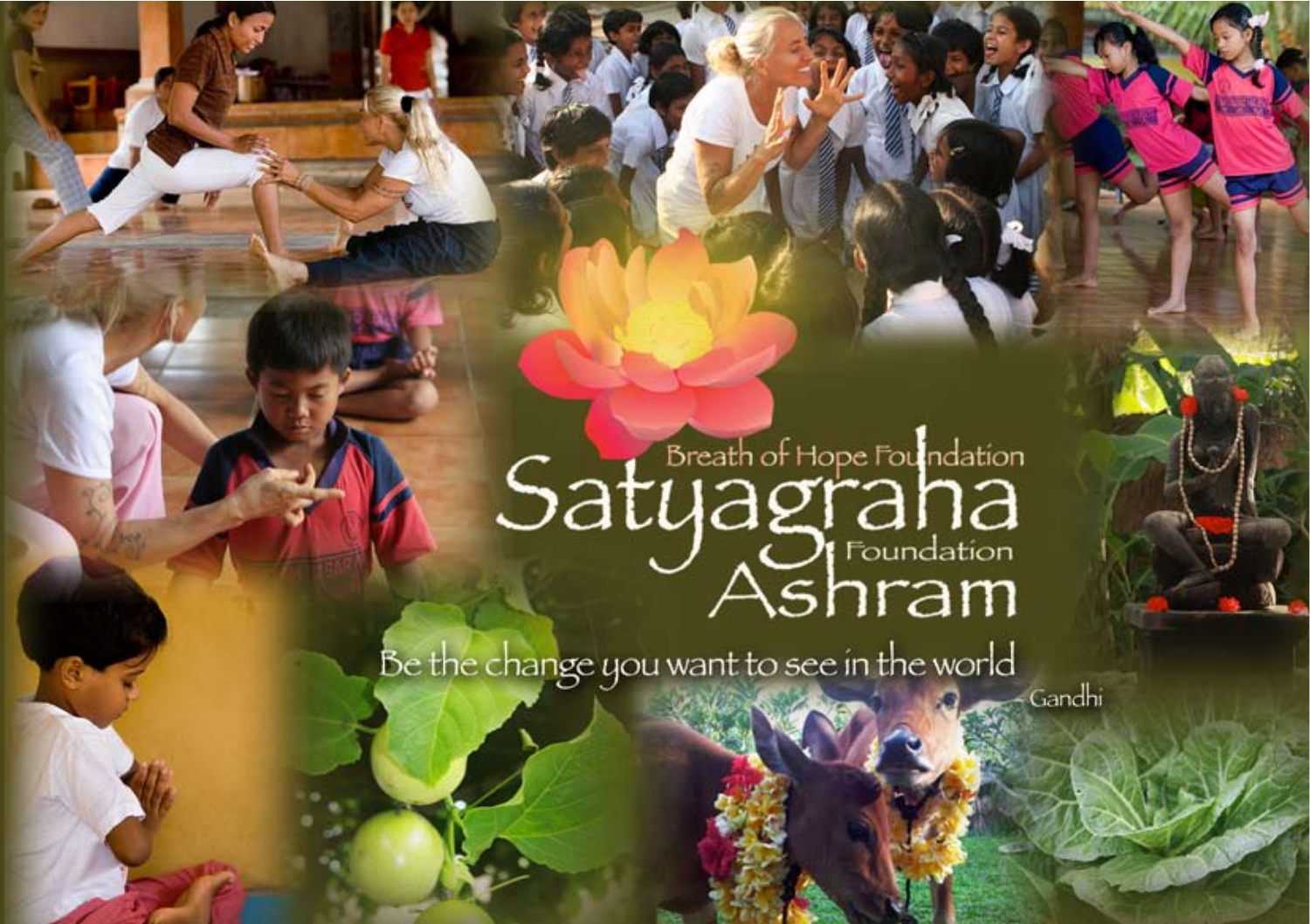The Breath of Hope Foundation, Inc. (BOH), is a not-for-profit international organization that fosters empowerment and transformation in at-risk children and communities through a therapeutic intervention of yoga. In collaboration with educators and researchers BOH is advancing knowledge of the benefits of yoga and promoting integrative healing and resiliency for trauma-affected children and other populations, Its educational and training curriculum



is designed to rekindle hope and peace in at-risk children through school/community based yoga programs that stimulate a ripple effect from the child to the family, school and beyond.

 $\overline{D}$ OH has conducted extensive research in Indonesia and in Sri Lanka with victims of the 2004 tsunami, generating

scientific evidence for the benefits of yoga to children and communities The studies have established that as self-awareness of the mindbody connection is heightened, overall physical and mental health also improves, circulation and blood chemistry are boosted, and the sympathetic and parasympathetic nervous systems recover their equilibrium. Benefits to the psychological development of children include increased concentration and creativity. Their enhanced social development is reflected in a greater receptivity, sense of gratitude and generosity, and a new willingness to trust.



 $\mathsf E\,\mathsf{SOH}$  is the seed in which Satyagraha Ashram for children was born.

 $S$ atyagraha" is a synthesis of the Sanskrit words "Satya" (truth) and "Agraha" (holding firm), and it was characterized by Mahatma Gandhi in his peace movement. Satyagraha is

culturally sensitive; we continuously research within the culture to see how we can serve in the best possible way.

 $S$ atyagraha Ashram's vision is to provide children with tools, which offer them a view into healthy and self-sustaining lifestyles, manifesting love and respect for the planet. At Satyagraha we are equally committed to humanity and nature. This remarkable school for organic living is nestled within the village of Nyuh Kuning, Ubud, Bali. It is surrounded by beautiful old Blanggog trees; rivers run through



the grounds, and the serenity of the landscape insulates Satyagraha from the bustle of traffic and tourism in nearby Ubud.

The Ashram garden contains an organic vegetable plot to provide the children hands-on experience of how to manifest

pesticide-free nourishment, as well as a herbal apotek. A large composting area recycles organic waste, and the Ashram's three happy cows do their own recycling by mowing the grass, which they transform into milk, and into dung for fertilizer. Satyagraha has donated two pieces of land to the village for growing flowers that are used

by the local women for temple offerings, to support the old traditional Balinese culture. In serving one another the villagers help care for our gardens at Satyagraha. A beautiful yoga shala made of bamboo provides a platform for yoga practice, in which people of all  $\frac{1}{2}$ ages from nearby areas participate.





## $\rm Y$ oga for children:

The yoga program at Satyagraha is designed to offer the children therapeutic benefits of the practices through the education of yoga, philosophy, values, meditation, breathing techniques and chanting - all in playful loving ways. The program curriculum provides life tools to the children, which strengthen them from within, giving them clarity of direction and concentration.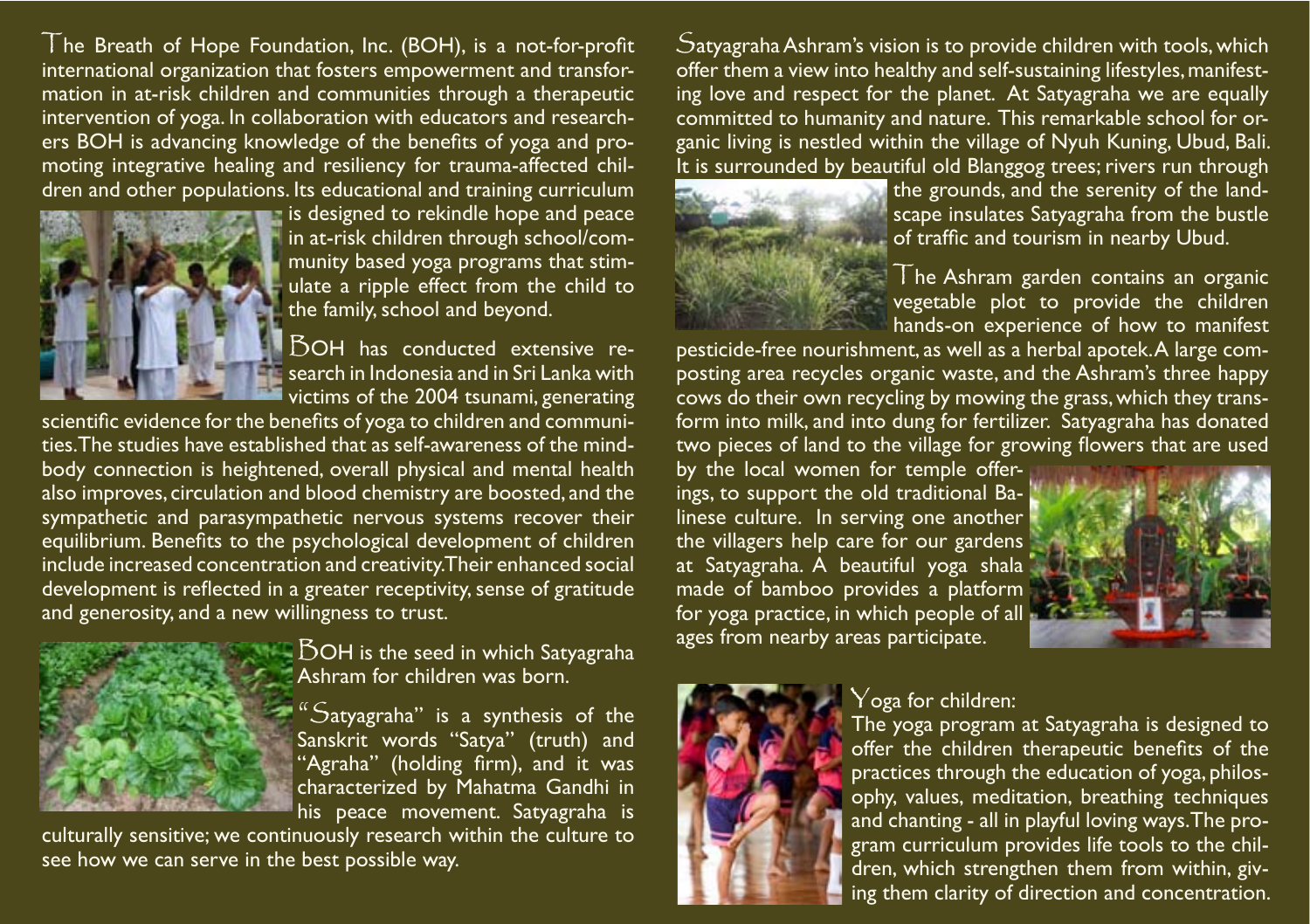Here is where the program stimulates a ripple effect from the child to the family, school, community and beyond.

## $\gamma$  oga for teachers:

The Satyagraha Ashram provides regular intensive teacher trainings and training the trainers programs. The teacher

training is a thoroughly designed program, to bring the yogic principles into the participants' lives, thereby strengthening them as in-



dividuals, inspiring them as teachers who are able to give tools of preparation for life, and nourishing the potential of each student, which altogether reinforces self sustainability.

## $\rm Y$ oga for communities:

The community classes offer knowledge

about self, sustainability... a peek into what the community can provide for itself increasing its independence and confidence. This allows the practice of yoga to grow into the local daily life.

 $S$ atyagraha is currently developing a philosophy school, which will offer philosophic and Sanskrit studies.

Satyagraha Ashram holds weekly classes in herbalism for children, focusing on the yogic principle that food is only in-taken as medicine to strengthen the body and soul. Children who come here not only learn about the healing properties of plants, but about the art of planting-from seeding to watering, weeding, composting and harvesting the



fruits of their labors with love. And through this activity, they acquire self-knowledge and a profound understanding of the relationship between respect for the earth, and respect for one-another.

The healing properties of nature are also taught in Satyagraha's herbal walks, which are guided by Ni Wayan Lilir and I Made Westi. The herbal walks are a unique opportunity to explore the prolific plant life that flourishes here in Bali. Made Westi, the main herbalist for Satyagraha gardens, grew up in a family of Balinese healers and farmers who passed down their knowledge, their natural love and their understanding of traditional herbalism for generations. In the herbal walks, you will be introduced to Bali's ancient relationship to the natural world and gain insight into the techniques and practices of traditional and contemporary Balinese herbal healing.

The administrative office of The Breath of Hope Foundation and

Satyagraha Ashram foundation are housed on the Satyagraha grounds in a bamboo and glass structure, built by artisans according to old traditions. Volunteers from all parts of the world come here to offer karma yoga (selfless service). Through network and collaboration with likeminded people we feel we can make a difference



www.satyagrahabali.org

Therese Poulsen, founder/director of Breath of Hope Foundation and Satyagraha Ashram, has initiated yoga programs in schools, orphanages, and community centers in the USA, across southern Sri Lanka, Indonesia, Thailand, and Germany. Her self-sustaining work helps thousands of children to find renewed hope, strength, and confidence in the wake of disaster, as well as in life's day-to-day traumatic experiences. She has trained hundreds of teachers to carry on the program with minimal outside support. As her out-

reach continues, Breath of Hope Foundation / Satyagraha Ashram will continue providing services as it expands its preventative programs to new locations.